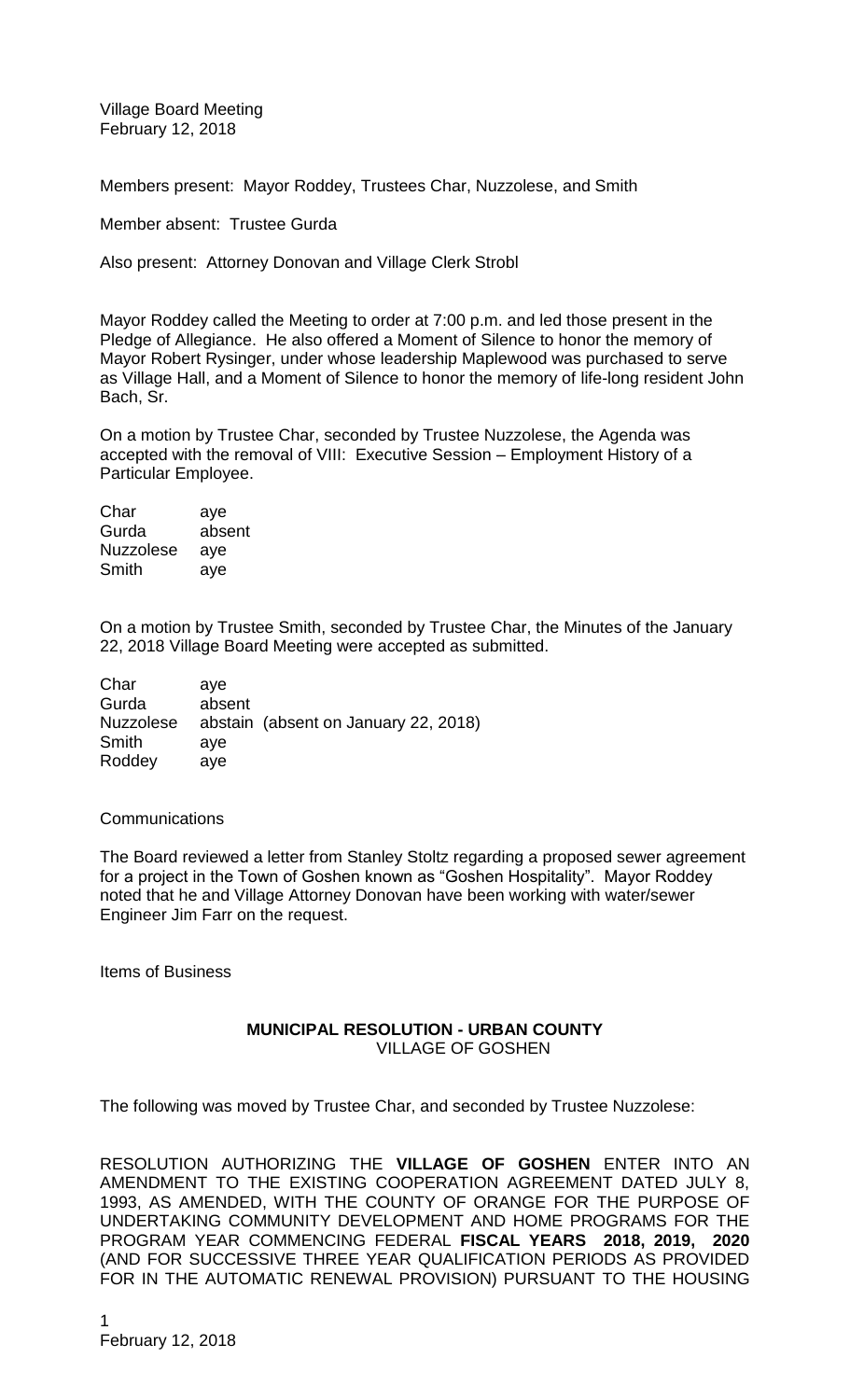AND COMMUNITY DEVELOPMENT ACT OF 1974, AS AMENDED AND TITLE II OF THE NATIONAL AFFORDABLE HOUSING ACT OF 1990, AS AMENDED.

WHEREAS, the Secretary of the U.S. Department of Housing and Urban Development ("HUD") authorized, under Title 1 of the Housing and Community Development Act of 1974, as amended and Title II of the National Affordable Housing Act of 1990, as amended to make grants to states and other units of general local government to help finance Community Development and Affordable Housing Programs; and

WHEREAS, it is desirable and in the public interest that the **Village of Goshen** participate in aforesaid Community Development and HOME Programs for the program year commencing **Federal Fiscal Years 2018, 2019, 2020**, (and successive three year qualification period); and

WHEREAS, the **Village of Goshen** understands that by executing this Cooperation Agreement it becomes an included unit of general local government in the Urban County CDBG Entitlement Program, HOME Program and ESG Program and that it:

- a) May not apply for grants under the Small Cities for State CDBG Programs from appropriations for fiscal years during the period in which it is participating in the Urban County's CDBG Program; and
- b) May not participate in a HOME Program consortium except through the Urban County, regardless of whether the Urban County receives a HOME formula allocation; and
- c) May not receive a formula allocation under the ESG Program except through the Urban County.

WHEREAS, this **Village Board** deems it to be in the public interest for the **Village of Goshen** to enter into an Amendment to the existing Cooperation Agreement dated July 8, 1993, as amended, with the County of Orange for the aforesaid purpose;

NOW, THEREFORE, BE IT

RESOLVED, that the **Mayor** be and **he** hereby is authorized and directed to execute a Cooperation Agreement Amendment between the **Village of Goshen** and the County of Orange for the purpose of undertaking Community Development and HOME Programs pursuant to the Housing and Community Development Act of 1974, as amended and Title II of the National Affordable Housing Act of 1990, as amended, for the program year commencing Federal **Fiscal Years 2018, 2019, 2020** (and successive three year qualification periods).

Trustee Char aye Trustee Gurda absent Trustee Nuzzolese aye Trustee Smith aye

On a motion by Trustee Smith, seconded by Trustee Char, Building Inspector Theodore L. Lewis, III is hereby authorized to attend the NYSBOC Rockland County Spring Seminar, to be held April 10, 11, and 12, 2018, at the Rockland County Fire Training Center, Pomona, New York. The cost for this mandatory in-service training is \$275.00, plus \$45.00 membership renewal.

Char aye Gurda absent Nuzzolese aye Smith aye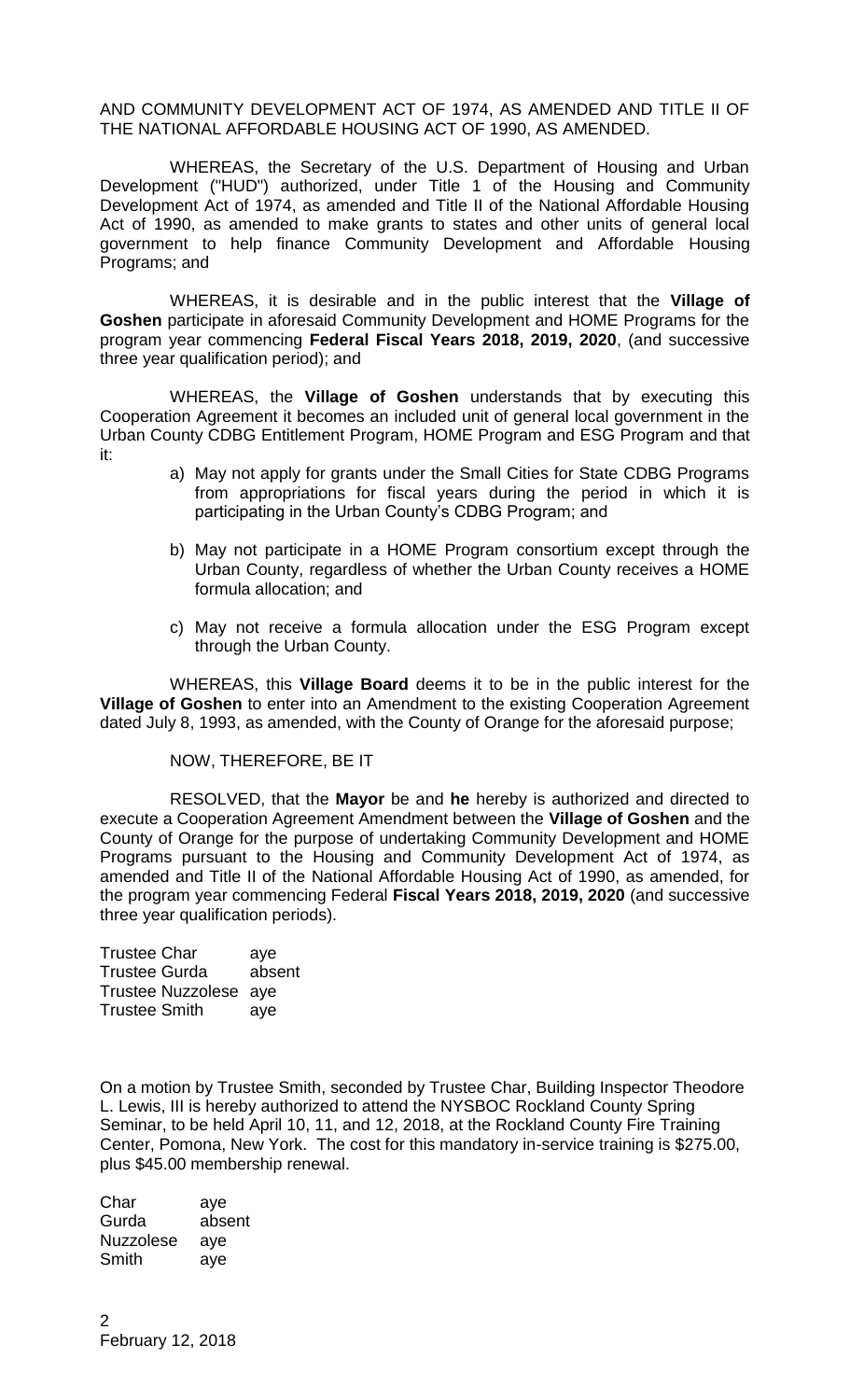On a motion by Trustee Char, seconded by Trustee Nuzzolese, Deputy Village Clerk/Treasurer Haroulla Gale, is hereby appointed Deputy Registrar for a term concurrent with that of the Registrar. Compensation for this position will be an addition of \$500.00 to the base salary.

Char aye Gurda absent Nuzzolese aye Smith aye

## **Resolution Calling On Village of Goshen Residents and Business Owners to Adopt the "Think Differently" Initiative to Assist Individuals with Special Needs and Their Families**

The following was moved by Trustee Char, and seconded by Trustee Smith:

WHEREAS the "Think Differently" initiative is about promoting awareness and acceptance of all people, and advocating for the inclusion of all individuals living on the Autism Spectrum and with special needs; and

WHEREAS, our State and Communities are stronger because of our diversity and differences; and

WHEREAS, according to the Center for Disease Control (CDC) over 55 million people, or approximately 19% of Americans, have a type of disability or special need; and

WHEREAS, for some people with special needs, the very things that make them unique can also keep them on the sidelines, separate from those who might not understand their differences or uniqueness; and

WHEREAS, it is important to promote and provide guidance to those with special needs on how to access publically supported services available to them in the community; and

WHEREAS, it is important to encourage and educate the community and businesses on ways they can make facilities and services more accessible and on how to train staff to welcome and support special needs customers and co-workers; and

WHEREAS, the goal of this initiative is to provide a supportive and inclusive environment for individuals of all abilities by supporting community events that expand family friendly opportunities for people with special needs and their families; and

WHEREAS, adopting the "Think Differently" initiative is an important statement that our Village officials, business owners and residents can make to show their support for the differently-abled children and adults with special needs, and their families;

NOW, THEREFORE, BE IT RESOLVED, that the Village of Goshen residents and business owners adopt the "Think Differently" initiative so that all are better prepared to communicate with, provide for, and support those living on the Autism Spectrum and with special needs.

Char aye Gurda absent Nuzzolese aye Smith aye